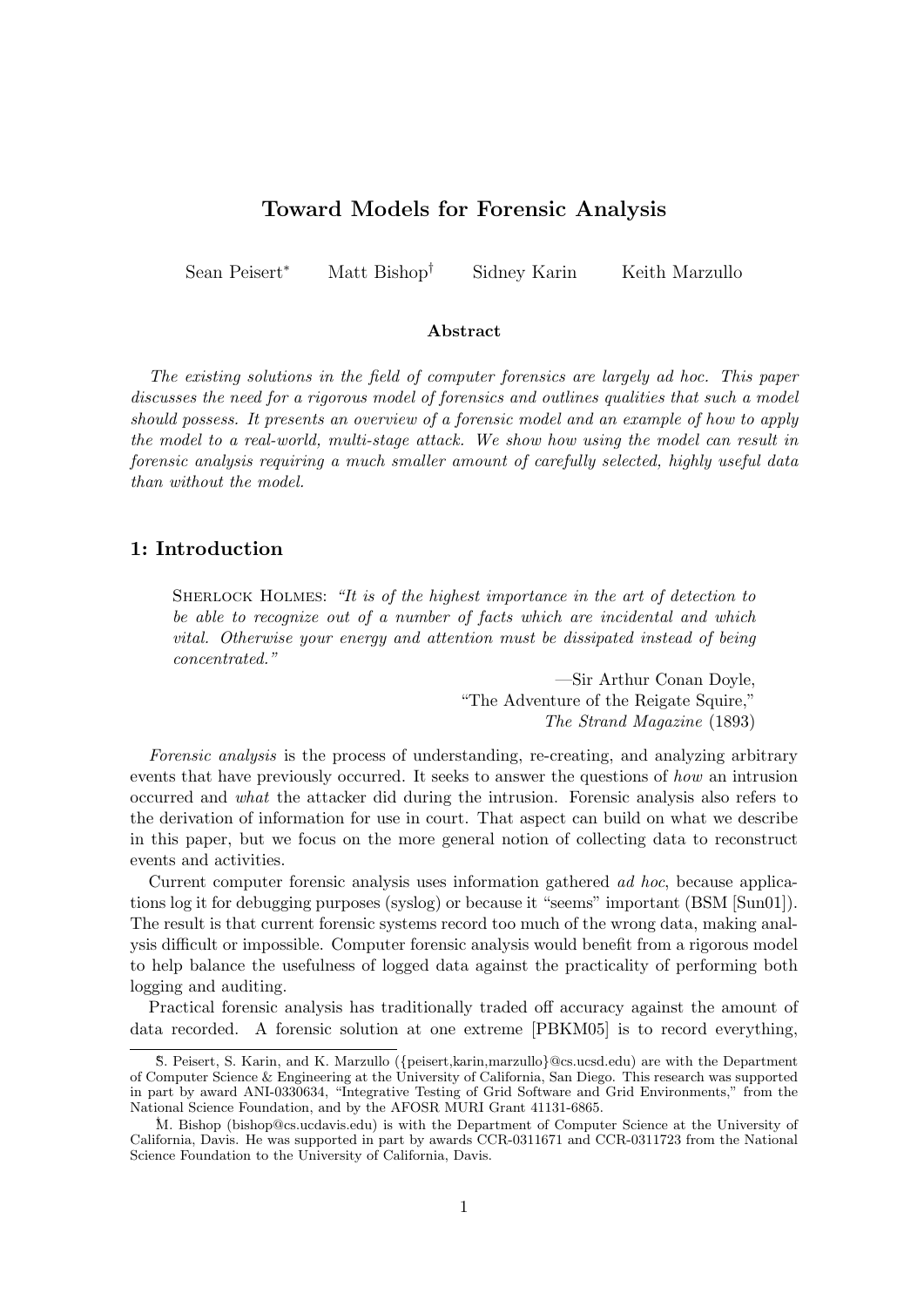including all memory accesses explicitly made in an intruder's program, or anything that transitions a system from one state to another [Gro97]. The other end of the spectrum is to record high-level data such as syslog messages or data focused in one particular area. Examples include filesystem data from Tripwire [KS94] and The Coroner's Toolkit [FV], or connection data from TCP Wrappers [Ven92]. Attempts [PBKM06] to find a middle ground still try to solve forensic problems with *available* data, rather than seeking alternative ways to obtain necessary data.

An alternative is to determine what data is necessary to understand past events. This results in a smaller amount of carefully selected, highly useful data. Whereas recording everything, might give maximum *utility*, it is impractical, if not infeasible. Similarly, our earlier ad hoc approach of recording all function calls [PBKM06] also gives high utility, but at substantial cost.

The absence of a rigorous approach to forensics indicates the need for a *model* from which to extract the exact logging requirements. To the best of our knowledge, such a model does not currently exist. We previously identified five, high-level principles of forensic analysis [PBKM05]. We use these principles, as well as several qualities that we believe a good forensic model should possess, to guide the construction of a model:

Principle 1: Consider the entire system.

- Principle 2: Log information without regard to about expected failures and attacks
- Principle 3: Consider the effects of events, not just the actions that caused them.
- Principle 4: Consider context to assist in interpreting and understanding the meaning of an event.
- Principle 5: Present events in a way that can be analyzed and understood by a human forensic analyst.

We present a model of critical elements of forensic analysis, from which we derive what needs to be recorded to perform effective forensic analysis while considering cost in performance and other measures. We discuss a method of capturing more useful data rather than more data, and as a result, reduce the burden on both the computer system and the human analyst.

Throughout our work, we assume that our forensic software obtains accurate information from the system, and is able to report that information to the analyst correctly.

For clarity, we define several terms. An event is some action that a user (legitimate or illegitimate) can take themselves, or can automate a computer to take. This does not include hardware manipulation or events that occur within a virtual machine (VM). An attack is a sequence of events that violates a security policy of the site, whether initiated externally (a break-in) or internally (the "insider problem"). We currently ignore motive in our work. The goal of the attack is to achieve a particular violation. An attack graph represents an attack as a sequence of goals linked together in a directed graph. Goals that follow other goals depend on the results or effects of achieving the earlier goals.

Section 2 presents related work. Section 3 presents qualities for a good forensic model. Section 4 discusses the premise of our forensic model and section 5 discusses how well our forensic model adheres to the desired qualities. Section 6 applies our model to a worm. Section 7 discusses future work and section 8 concludes the paper.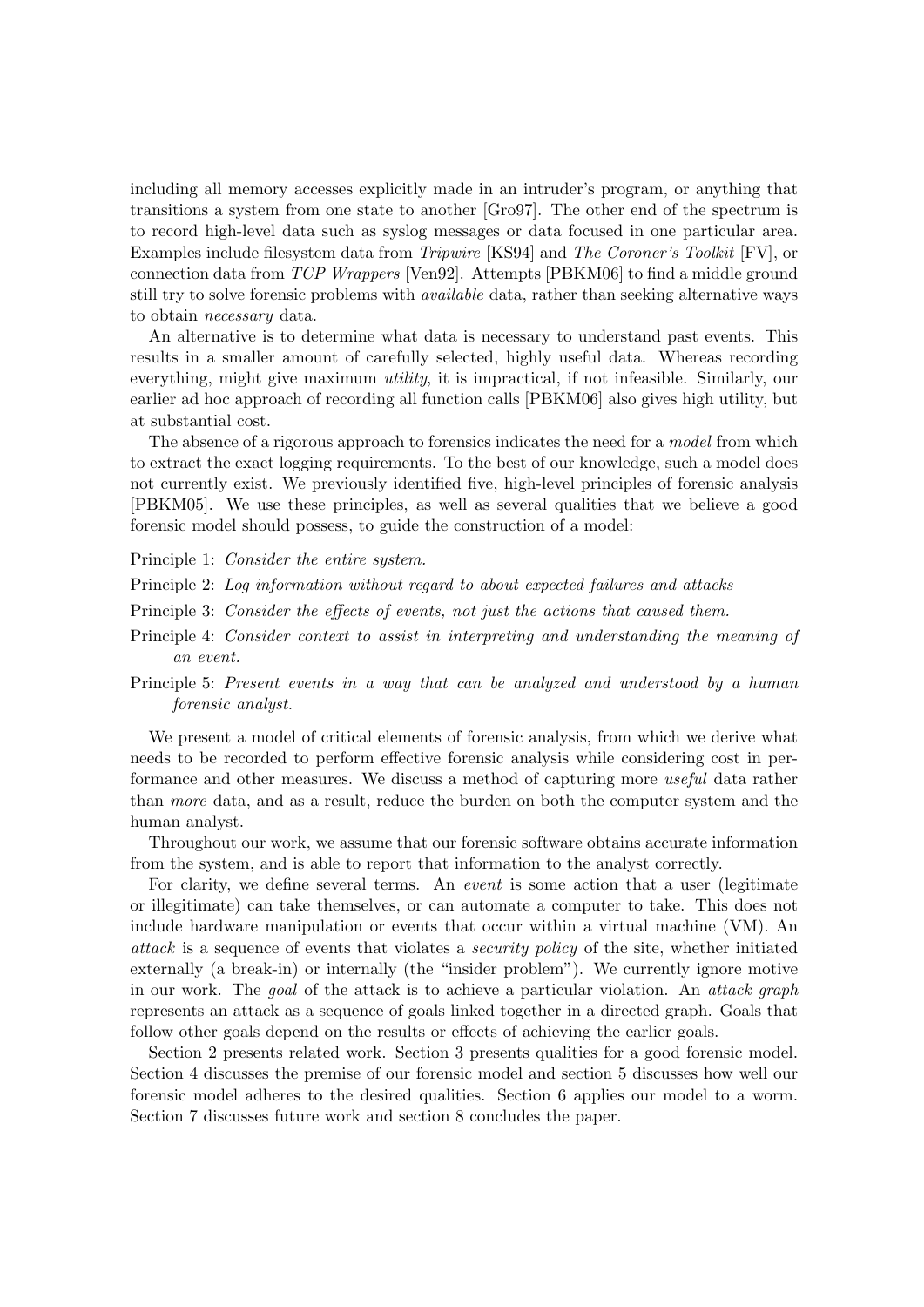# 2: Background and Related Work

As previously mentioned, much of current forensic analysis is ad hoc. The more successful work has led to useful tools, often unified using a "toolbox" approach [FV04]. Unfortunately, the lack of a rigorous model of forensic analysis often causes information to be missed, or captures superfluous information that inflates the amount of storage needed and detracts from the forensic analysis.

For example, BackTracker [KC05] uses previously recorded system calls and some assumptions about system call dependencies to generate graphical traces of system events that have affected or have been affected by the file or process given as input. However, an analyst using BackTracker may not know what input to provide, since suspicious files and process IDs are not easy to discover when the analysis takes place long after the intrusion. Further, identifying the starting point was not a goal of BackTracker or its successors [SV05, KMLC05]. Nor does BackTracker always identify what happens within the process, because BackTracker is primarily aimed at a process-level granularity.

Forensix [GFM+05] also records system calls, but uses a database query system to answer specific questions that an analyst might have, such as, "Show me all processes that have written to this file." Forensix has constraints similar to BackTracker. A forensic analyst, for example, has to independently determine which files might have been written to by an intruder's code.

The papers proposing using intrusion detection data as forensic evidence focus on legal admissibility [Som98]. They emphasize that data is already collected in real-time [Ste00], and not the utility of that data.

A few approaches have used forensic models. For example, Gross [Gro97] exhaustively researched the usable data and analysis techniques from unaugmented systems. His goal was to formalize existing auditing techniques. However, Gross's work does not discuss what information is necessary to understand attacks.

Previous research in modeling systems examines the limits of auditing in general [Bis89] and auditing for policy enforcement [Sch00]. Other modeling work [Kup04] evaluated the effect of using different audit methods for different areas of focus (attacks, intrusions, misuse, and forensics) with different temporal divisions (real-time, near real-time, periodic, or archival). None of this work focuses on the specific information needed for forensic analysis.

# 3: Qualities for a Forensic Model

In addition to adhering to the above forensic principles, a good forensic model should have several other qualities.

As recording every event on a system is impractical, a forensic model should indicate the information necessary to log, but let the analyst choose whether to record the information or not. One way to do this is to focus on particular paths in an attack graph. A number of metrics could aid in this simplification. For example, potential paths could be ordered, and paths with fewer than  $n$  possible exploits or paths longer than  $s$  steps could be placed low in the ordering. The metric we currently use is *severity*, which we derive from the credentials obtained, and which range from no local login at all to superuser-level access.

An attempt to alter a file can cause log entries at the application layer, the library function layer, and the system call layer, and each particular action would have a unique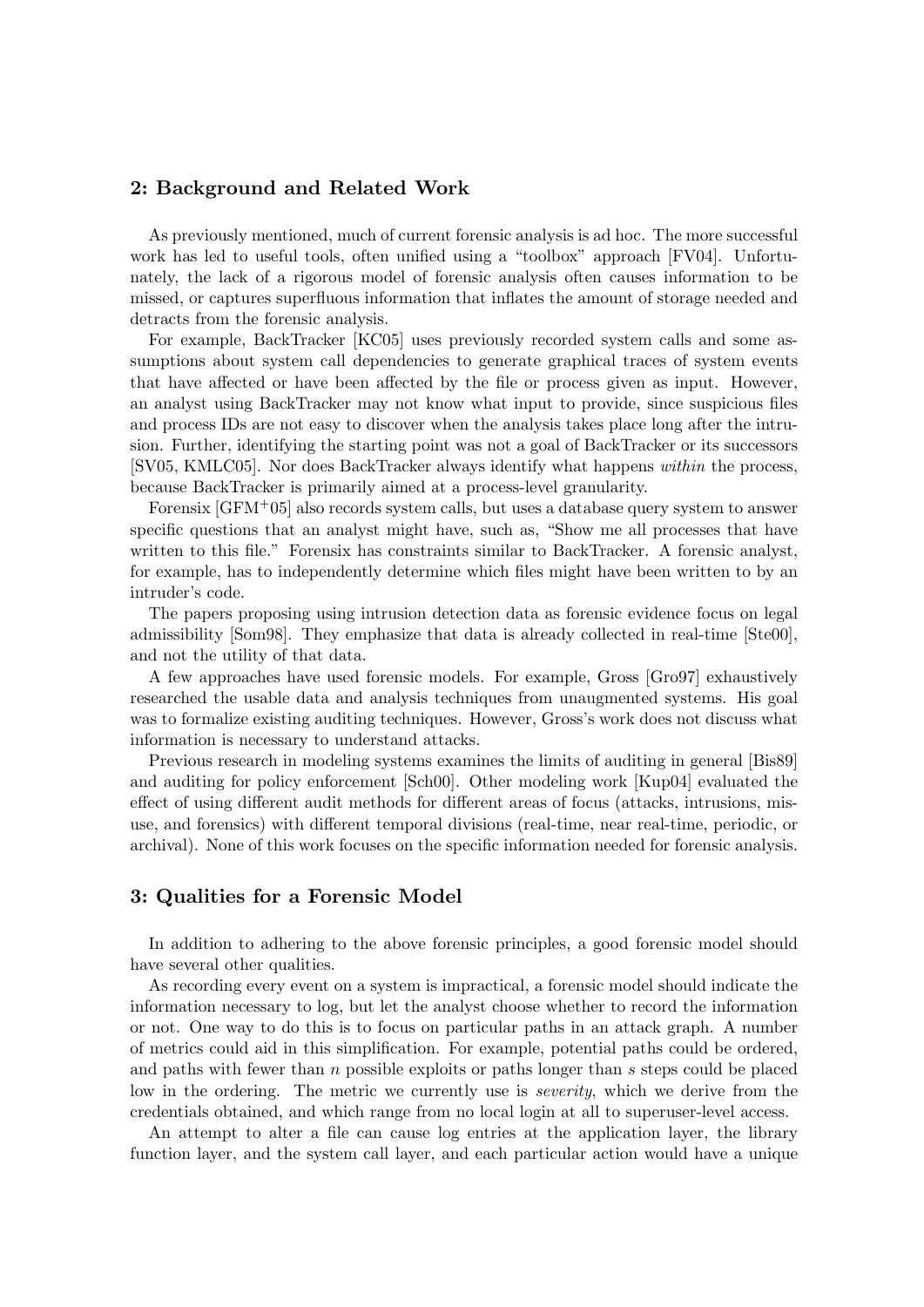tag that propagated from the highest layer of abstraction down to the lowest. That way, the analyst could instantly determine the exact system calls used to (for example) write data to a file, and verify the data passed to the library function was in fact passed to the system call without alteration. Therefore, a forensic model should indicate places that might require modifying a system to log at intermediate layers of abstraction, or multiple levels of abstraction.

Making assumptions about expected attacks or the abilities of an expected attacker can limit the abilities of a forensic system. But in some cases, modeling all possible attacks that enable an attacker to gain certain capabilities on a system is impractical. Therefore, modeling unknown, intermediate goals by placing bounds on the path between known goals can give information about the attack that occurred in between. So, a good forensic model should describe, or put bounds on, portions of an attack graph that have many possible paths, to show what needs to be recorded to disambiguate the paths.

The bounds on a goal help an analyst also understand the effects of events as well as the actions that caused them. Hence, a good forensic model should consider the conditions of the system both before and after a goal in an attack graph is accomplished. By identifying the the most important contextual elements surrounding an event, and recording them, the method that an attacker uses to achieve a particular goal might also be more easily understandable.

Finally, a forensic model must enable analysis of multi-stage attacks, by requiring that information is well-formed enough to be correlated and associated with other discrete events that comprise a larger attack  $[ZHR^+07]$ . Further, and perhaps most importantly to a rigorous model, a forensic model should be composed of translation functions that are as close as possible to one-to-one functions, so that sequences of logged events can easily be inverted to describe unique sets of events, or at least unique classes of events.

To summarize, a good forensic model should possess the following qualities:

- 1. The ability to log anything.
- 2. A provision for automated metrics, such as path length, and a tuning parameter that enables a forensic analyst to decide what to record.
- 3. The ability to log data at multiple levels of abstraction, including those not explicitly part of the system being instrumented.
- 4. The ability to place bounds on, and gather data about, portions of previously unknown attacks and attack methods.
- 5. The ability to record information about the conditions both before (cause) and after (effect) an event has taken place.
- 6. The ability to model multi-stage attacks.
- 7. The ability to translate between logged data and the actual event in a one-to-one fashion.

# 4: Our Approach

In this section, we describe a model that possesses the above qualities. Our model builds upon recent work in detecting multi-stage attacks  $[TL00, ZHR<sup>+</sup>07]$  to develop formalisms that allow us to derive rigorously what forensic data requires logging.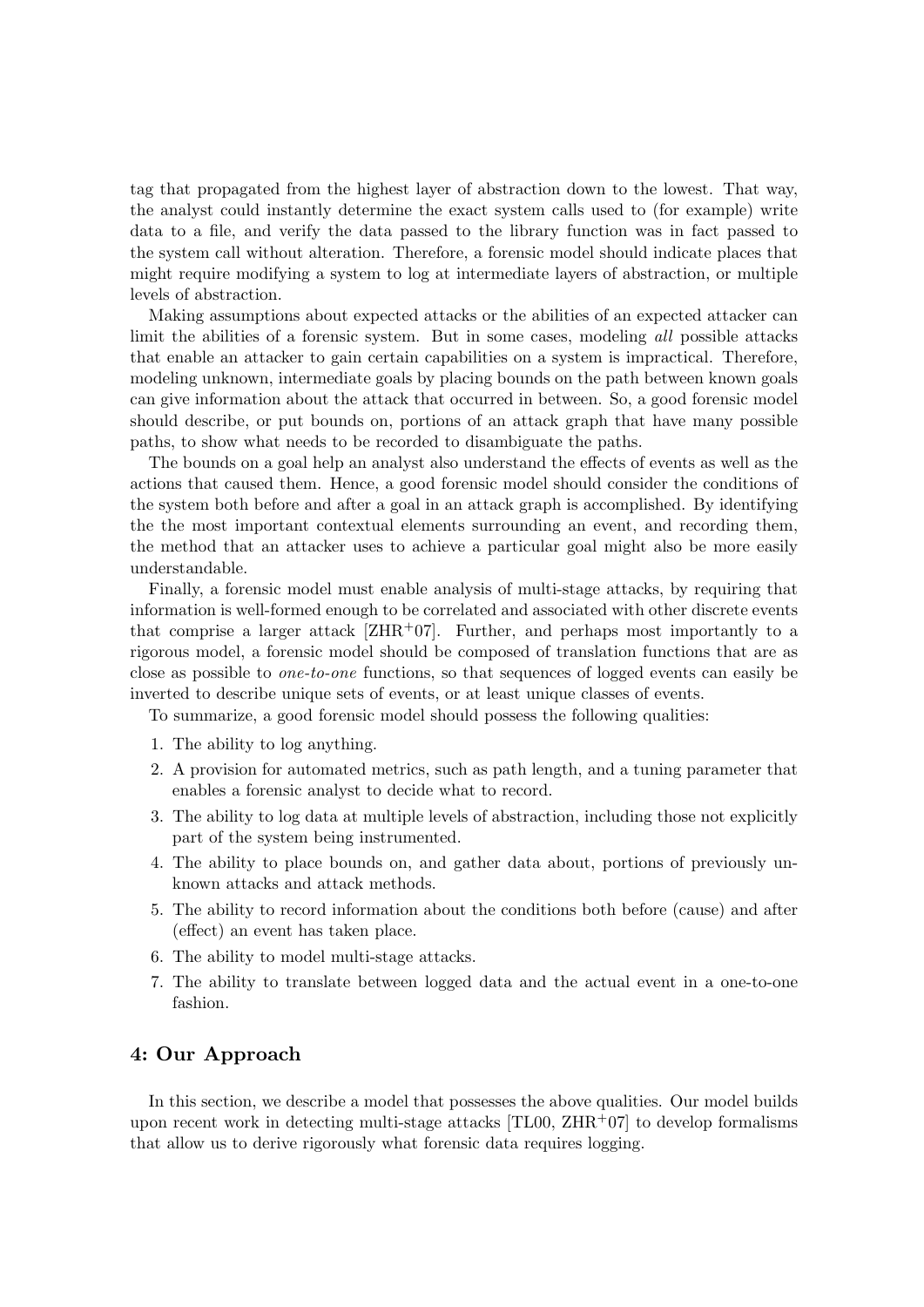

# **Figure 1. Diagram of a generic attack where circles represent actions. An attack model almost always consists of at least the endpoint (d), but may also include the beginnings (a) and possibly other states near the end (c).**

The requires/provides model [TL00] considers an attack as consisting of a series of goals. Each step in the attack achieves an intermediate goal, advancing the attacker closer to the ultimate goal. Any of a number of actions may constitute a step. For example, if an intermediate step is to read a file, an attacker may use a pagination program, a text editor, or a specially crafted program to read the file. The exact technique used is not explicitly modeled. Achieving the intermediate goal is modeled. This model represents an attack as a digraph, the intermediate goals being intermediate nodes, the ultimate goal being the destination (sink), the starting points being sources, and the edges being steps in the attack.<sup>1</sup> By *inverting* the requires/provides analysis, one can move from a goal to a set of paths through the attack graph, each path representing a possible attack to achieve that goal.

Figure 1 shows an attack graph. We work backwards from the single, ultimate goal of the graph due to convergence of methods, either at the start (Figure 1a) or end of an attack (Figure  $1c/d$ ), as opposed to the explosion of possible methods that could be used in the middle of an attack (Figure 1b). Indeed, an intermediate goal could even be part of several attack graphs.

The methodology for using the requires/provides model to perform goal-oriented attack modeling is as follows:

- 1. Choose a set of attacker goals (starting, intermediate, and ultimate) to model.
- 2. Working backwards from the ultimate goal, build requires/provides models of one or more goals for each attack.
- 3. Specify the pre-conditions and post-conditions ("capability sets") of each goal, outlining the set of data to be logged.
- 4. Finally, from the pair of capability sets ("capability pair"), extract the information that needs to be logged.

We now describe each of these steps in detail.

<sup>&</sup>lt;sup>1</sup>This is a generalization of attack trees [Sch99] used for intrusion detection.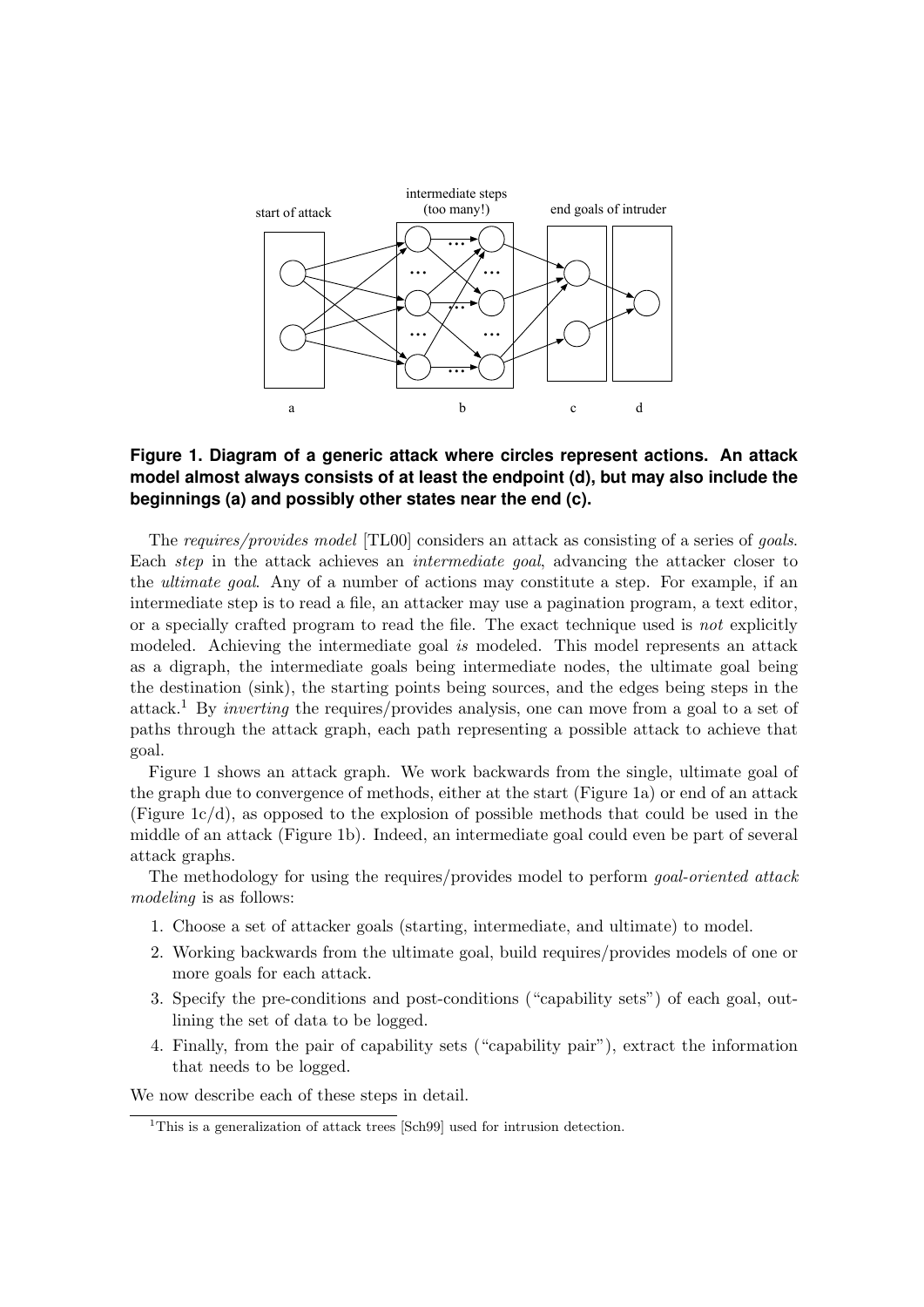#### 4.1: Choosing Intruder Goals to Model

Goals are different than vulnerabilities, attacks, or exploits. While attacks are unpredictable, many intruder goals are known. Further, vulnerabilities based on software bugs or temporary configuration errors can appear and disappear, but the goals remain.

Many intrusion detection research efforts address multi-step attack modeling by correlating alerts from intrusion detection systems, firewalls, and other sources, reducing the amount of information that an analyst would receive, and making the information that they do receive more intelligible. By correlating alerts, a related series of events would appear together, and an analyst would be able to follow their logical progress to success or failure, and to help assess danger or malice from those events. Additionally, redundant alerts could be filtered out. The models for these efforts was done in a number of different ways, and included hosts, networks, or both. All have relied fundamentally on alerts from security software.

But our objective is to do forensic analysis, not intrusion detection. Forensic analysis requires not only the information indicating an attack has taken place, but also the information that describes how it took place and what damage was done afterwards. Our model shows what information is necessary to analyze an attack; it does not assume that the information recorded to answer the if question is sufficient. So, goals are based on specific conditions that lead to logging appropriate data. This approach suggests the controls that need to be implemented to reconstruct the attacks, by analyzing the goals and determining the steps an intruder took to achieve those goals.

High assurance systems develop logging and auditing subsystems based on formal methods [Bis03]. These methods use the axioms of well-defined policies to dictate logging requirements. However, real-world policies mix implicit elements with explicit elements, and are inherently ambiguous. Automatically discovered security policies [BP06] or well-defined vulnerability classifications [Bis99] may eliminate some ambiguity.

Our solution expands the approach built on modeling classical policies to real systems, while also using a more flexible and better-defined basis for the logging. In this paper, we describe the data necessary to analyze certain goals. Ultimately the goals should not be constructed manually, but could use some of these existing techniques to be defined in an automated fashion. However, we do not yet know what data is necessary to do this, and since our process is not automated, we cannot yet directly compare the effectiveness of our approach to existing methods.

#### 4.2: Modeling Intruder Goals

The requires/provides model describes the rights and information required to achieve a goal, and the rights and information that the successful attack provides. For example, in figure 1, the "requires" conditions represent the capabilities immediately before the circles (actions) and the "provides" represent those immediately after. The figure shows a series of steps towards an ultimate goal to be analyzed.

The goal of the analysis is to determine the appropriate attack graph and the paths in the graph that represent the steps the attacker used. Given the graph, the analyst can ask what changes in the state of the system each attack step introduces. This provides the information needed to analyze the change. This ties forensics to a model of attack, and provides a basis for collecting specific information.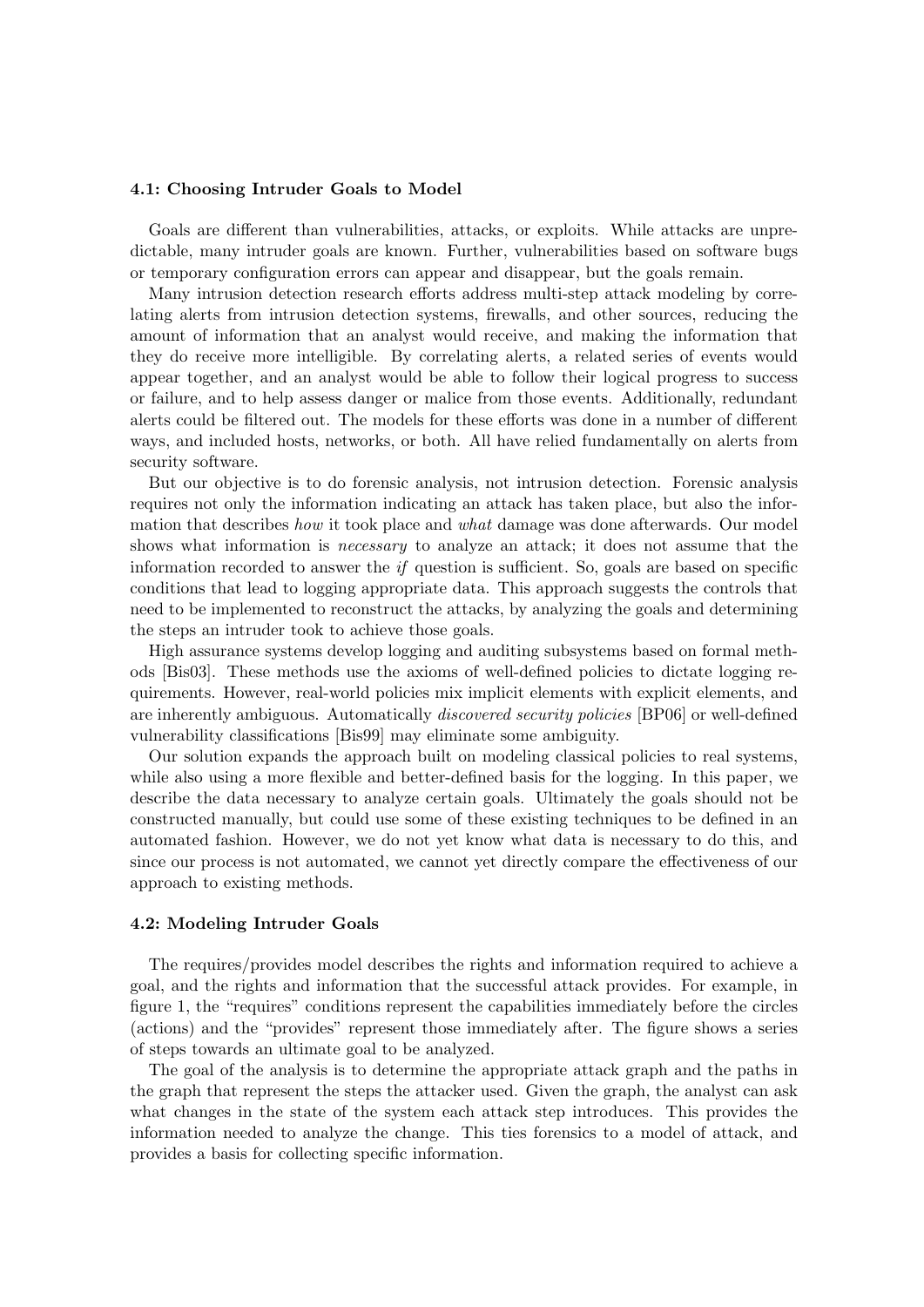Capturing precise exploits used to achieve intermediate results may rely upon recording events too low-level to capture or require saving too much state information (e.g. memory reads and writes [PBKM05]). However, by piecing together the results of attempts at achieving the end result and preceding intermediate goals, an exploit might be inferred with a high degree of confidence.

The requires/provides model contains a notion of "capabilities" to describe a set of attributes that are required to attain a goal, and another set of attributes that reaching a goal provides. That is, the "capabilities" are predicates that represent the pre-conditions and post-conditions of the goal. The analyst can look for indications of those capabilities. If those indications exist, then an attacker attained the goal to which they apply.

"Capabilities" are not the same as "implications." A capability is something that is immediately gained through a step in a process, such as knowing a password. An implication is a theoretical possibility that hypothesizes certain information, such as the ability to log in to a system using the password. The model addresses the former, not the latter.

Each goal is modeled by a capability pair (a pair of capability sets). One set describes the conditions required to accomplish the goal, and the other describes the conditions provided by reaching that goal.

A capability has six components: source, destination, credential, action, service, and property. Source and destination refer to addresses. Our examples all contain IP addresses. A credential is a level of access. Generally, an access level is represented by a uid or gid for cases involving local access. In most cases, it refers to a uid of root, a (specific) user, no user, or ANY user. An action is an event such as read, write, or connect. The action may be at a high layer of abstraction (UNIX shell command), an intermediate level (library or function call), or low level (machine instruction, keystroke). A service is a level of functionality, such as a program, the filesystem, or a portion of the kernel. A *property* is the portion of a service or object (e.g. permissions, running status, version, path, or owner) under consideration. For example, a user might exec (action) the code (property) of a shell (service), and might also modify (action) the permissions (property) of that same shell (service).

Previous work in intrusion detection  $[ZHR<sup>+</sup>07]$  uses this 6-tuple structure for capabilities because the information described in those fields is obtainable from common audit logs. Fortunately, these fields also serve our needs. For other needs, capabilities could be defined as appropriate. For example, if distributed shared memory were the conduit, the address would actually refer to the shared memory addresses.

#### 4.3: Extracting and Interpreting Logged Data

Data can be logged at different levels of abstraction. System-level logging typically represents an action as a sequence of system calls, for example mapping a file name into an address, locating the file with that address, using memory mapping to map the file into memory, and returning a descriptor to the caller. Application-level logging typically represents an action as a high-level event, such as a file being opened. Thus, the low-level implementation of a high-level abstraction will indicate what to log.

The mapping between system-level logs and application-level logs is critical because of the end-to-end principle.<sup>2</sup> This principle states that logging should be done as close to the

 $2$ The end-to-end principle was originally defined for error correction in communications protocols. We generalize it here, observing that logging of data for forensic purposes is similar to checking data for errors.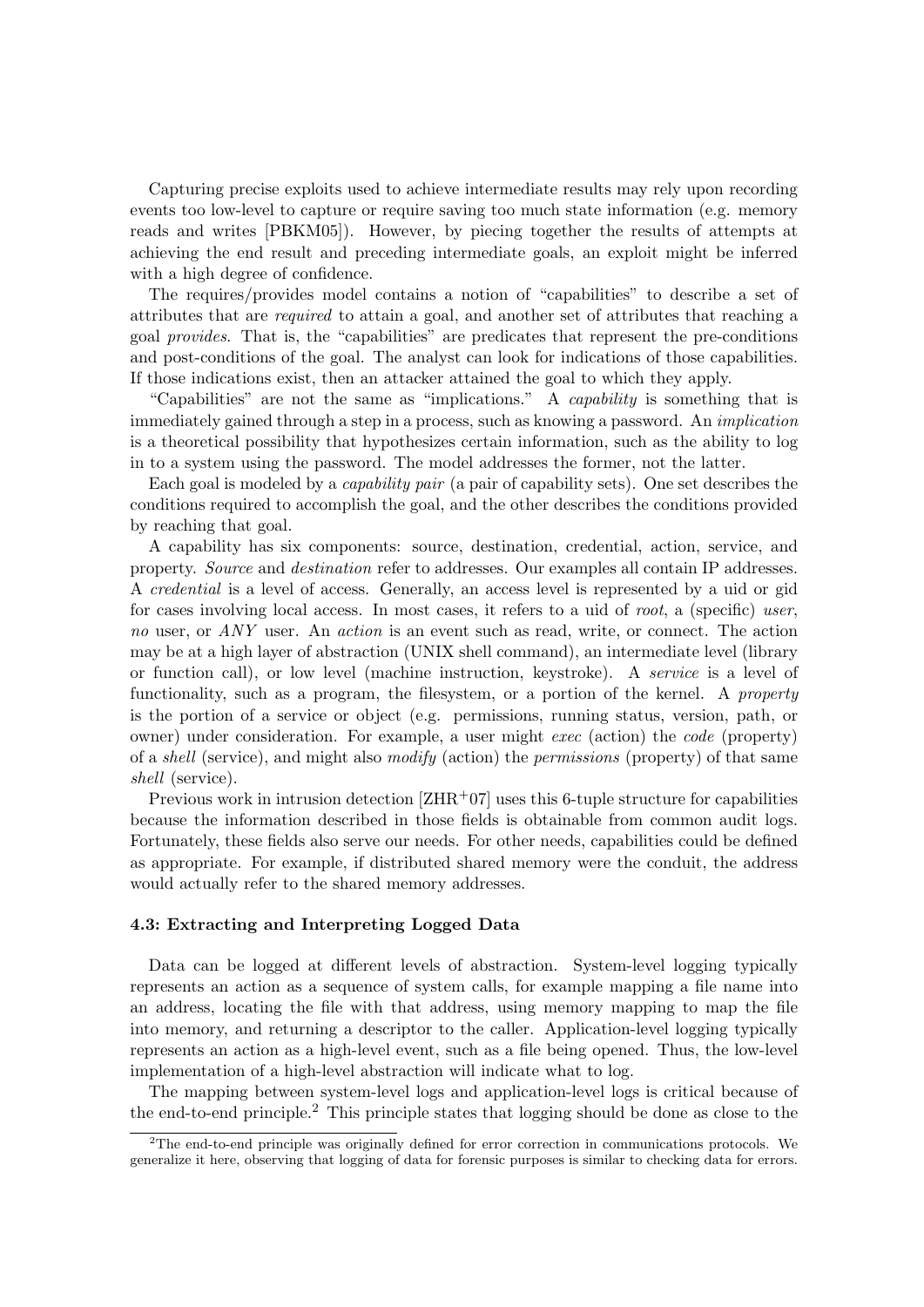source as possible. For systems, the logging should be either at the point of resource access (controlled by the reference validation mechanism or its equivalent, typically the kernel) or at the point of resource use (the application). Collecting the data at either point involves tradeoffs of performance and reliability against quantity. The set of information required to identify a path uniquely may be so great as to overwhelm storage or I/O processing, or the ability of the processor to perform other computations. Both of these extremes are unacceptable. Further, if arbitrary programs can log information at the application level, the logs could be populated by bogus messages; in fact, syslog, a widely used logging mechanism on UNIX-style systems, is susceptible to exactly this attack. Metrics quantifying the benefits and drawbacks of recording everything, and modeling the integrity and reliability of the logs given particular configurations of the log files, will provide information to help administrators and forensic analysts determine the appropriate trade-offs.

Conversely, a reversal of the translation process enables the aggregation of low-level system call log entries into higher-level abstractions, thereby aiding the process of reconstructing intermediate goals. Zhou et al  $[ZHR<sup>+</sup>07]$  did this to network intrusion detection logs.

Given a requires/provides model of a goal or a set of goals, there are two questions: how do we know what information to log? And, once we have logged that information, does it describe a distinct class of attacks, or even a specific attack?

The information to log falls out of the requires/provides capability pairs. We wish to generalize the formal process of extracting data from capability models. We apply an algorithm to each subgoal in the attack graph. The basic algorithm is this: given an attack graph consisting of goals modeled as requires/provides capability pairs, we walk through the graph from back to front, applying an algorithm that takes the capability pairs as inputs and outputs the logging requirements. In cases where a particular intermediate goal is unknown, we can set upper and lower bounds based on the capabilities of the goals that precede and follow it. In cases where multiple goals are required before proceeding to the next, we take the union of the capabilities required. The translation process for individual capability pairs is discussed briefly in section 7.

As mentioned previously, capabilities, and source and destination addresses are important for determining logging requirements, but primarily exist as a filtering mechanism for eliminating unrelated data, and do not help in determining the point to place the logging mechanism.

# 5: Evaluating Our Model

In this section, we compare our model to the set of qualities described in section 3:

- 1. Ability to log anything: Our forensic model provides the ability to specify any object or action.
- 2. Automated metrics . . . and a tuning parameter, that gives a forensic analyst the necessary data and the ability to make the decision as to what to record practically . . .: The measure of severity is based on credentials acquired, and gives some indication to a forensic analyst about what needs to be recorded. By eliminating goals or entire attack graphs that do not concern achieving a certain credential, the severity metric acts as a tuning parameter. Hence, our model has this quality. Section 7 discusses planned extensions of this part of our model.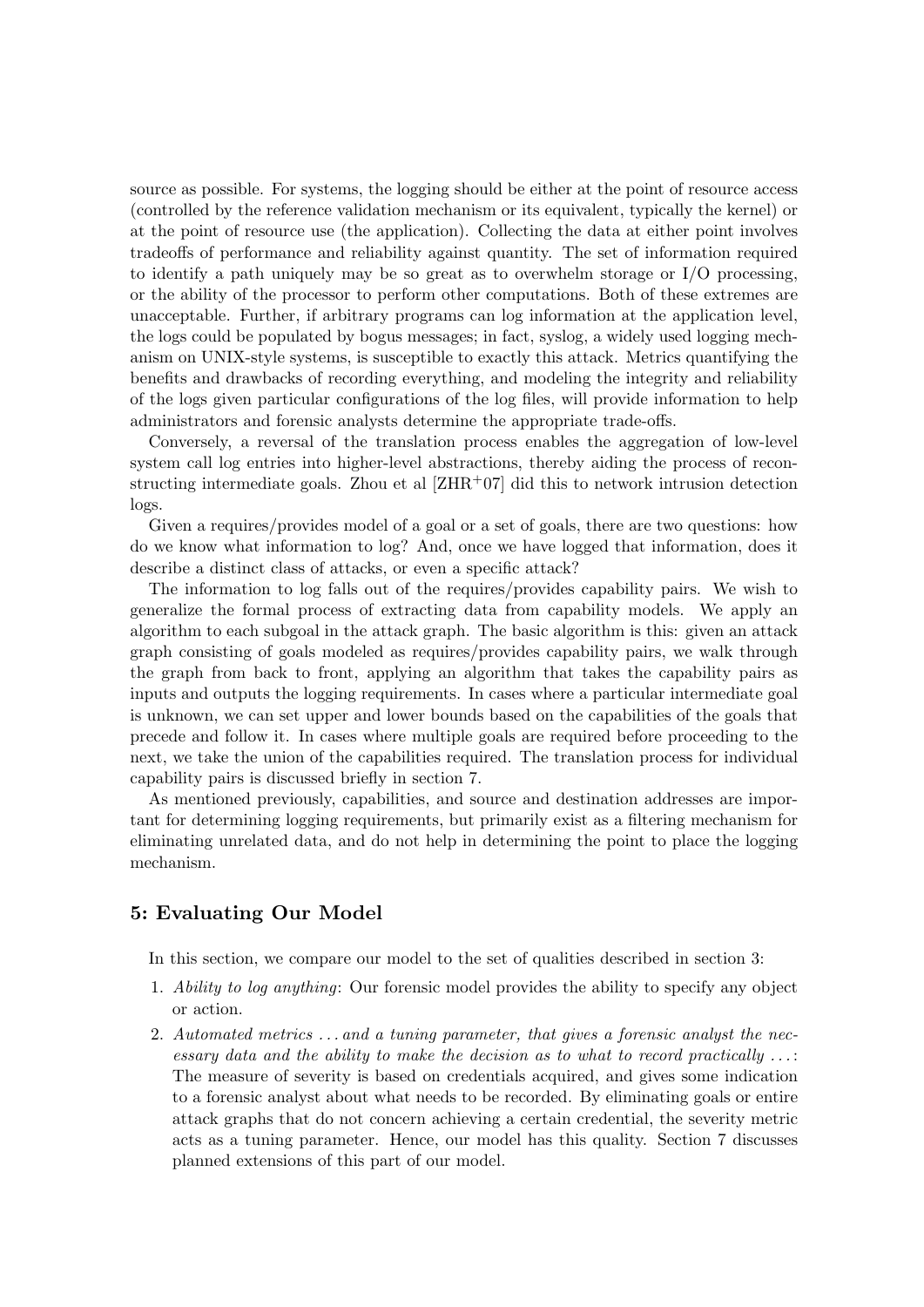- 3. Ability to log data at multiple levels of abstraction, including those that are not explicitly part of the system being instrumented: Our forensic model allows objects and actions ranging from the hardware level to the application level, or even to a non-technological, human process level.
- 4. Ability to place bounds on and gather data about portions of previously unknown attacks and attack methods: The function that analyzes the post-conditions of one attack and the pre-conditions of another attack provides upper bounds on the preconditions, and lower bounds on the post-conditions of an event that occurs between the two attacks.
- 5. Ability to record information both about the conditions before (cause) and the conditions after (effect) an event has taken place: Our model is based on the requires/provides model, which easily provides a method to describe both pre-conditions and postconditions.
- 6. Ability to model multi-stage attacks: The notion of intermediate goals in our model addresses multi-stage attacks.
- 7. Ability to translate between logged data and the actual event in a one-to-one fashion: Section 7 describes a method that will add this quality to our model.

Our forensic model meets most of the qualities necessary to analyze attacks well.

# 6: Example: The 1988 Internet Worm

The 1988 Internet Worm [ER89], a classic multi-stage, multi-exploit attack, exploited a buffer overflow vulnerability in fingerd, and several problems with other UNIX programs to break into systems. The attack caused denials of service by propagating to as many machines as possible, causing the systems to be swamped and unusable. We use our model to show what additional data would have simplified analysis of the worm.

The ultimate goal of the worm was to spread. The worm took the following steps, which are characteristic of a broad class of worms:

- 1. Run multiple exploits against a system.
- 2. Once on the system, invoke a shell running as the user who owned the process that was exploited, or as a user whose account was compromised (either by guessing a password or through trust relationships).
- 3. Spawn a copy of itself approximately every 3 minutes to refresh its appearance of use.
- 4. Meanwhile, try to spread to other machines.

Figure 2 shows a representation of this attack.<sup>3</sup> The goals represented in the figure as circles are known. The diamond represents a known goal that is "optional" and may not occur. The squares and rectangles represent unknown sequences of goals; they may contain too many possible intermediate goals to enumerate. Therefore, we describe their upper and lower bounds, derived from the pre-conditions and post-conditions of the goals that precede and follow them. The loops in figure 2 represent the goals that may by repeatedly achieved—transferring code to the target more than once, or exploiting multiple remote machines.

 $3$ The Internet worm could be modeled at a higher or lower level of abstraction. This level is appropriate for our analysis.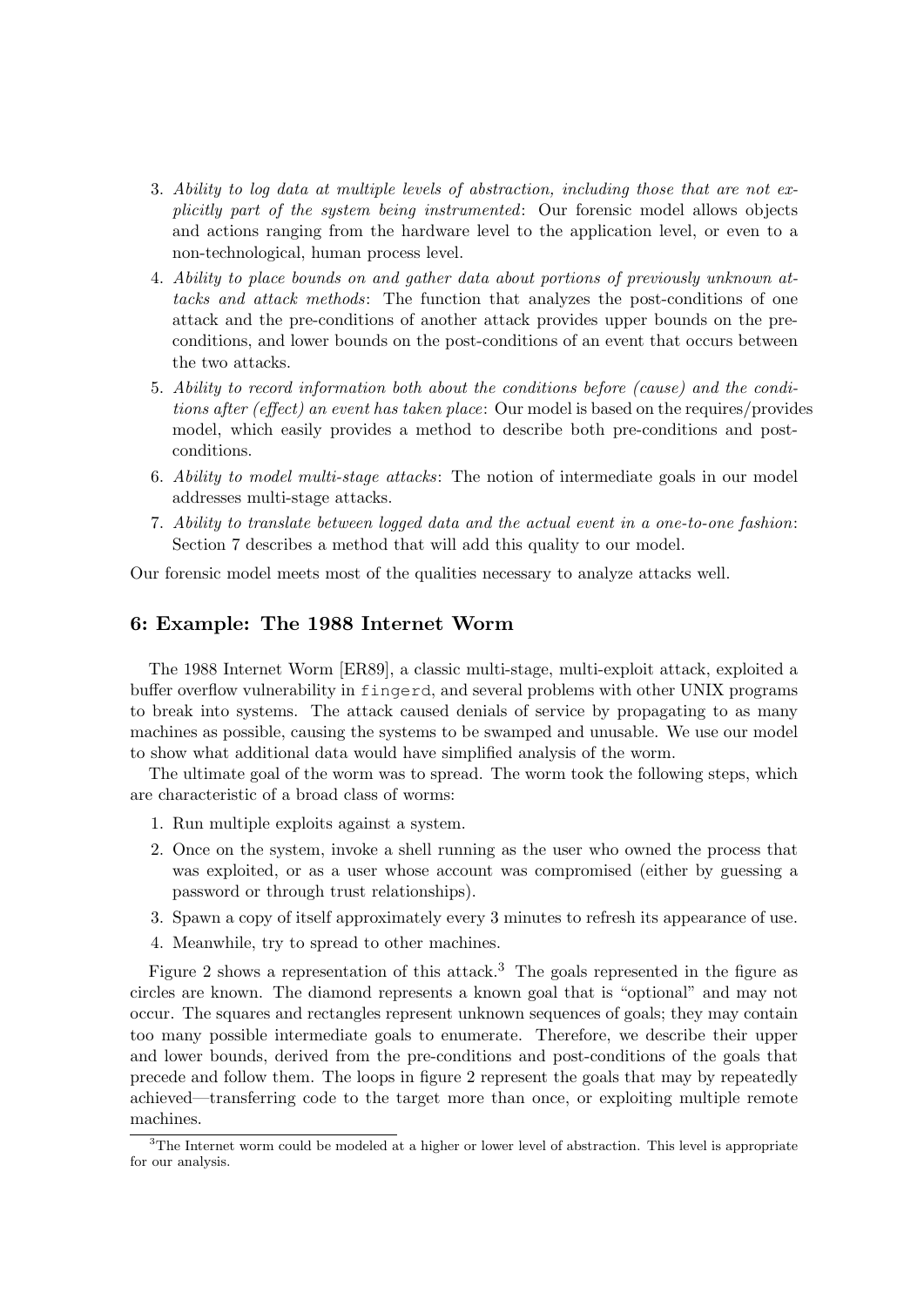

**Figure 2. The attack graph used by the 1988 Internet Worm**

The initial contact, intuitively, requires no local permissions, and merely a process running on the target machine listening on an open network port. The capabilities resulting from contacting a machine are limited, and unclear until an exploit occurs. Therefore the requires/provides capability pair for the Contact goal looks as follows:

- Requires: A process running on the target machine that is listening on an open network port.
- Provides: Access to target system; details uncertain.

The Transfer goal is slightly more complicated. To transfer a readable file to the target machine, the attacker need to be a user on the local machine, needs to be a user on the target machine, and needs to have a process capable of receiving network data from a remote machine on the target machine (e.g. ftp). After performing the transfer, the user has a readable file on the target machine:

- Requires: A user on the local machine and a user on the target machine who has a process capable of requesting and receiving network data.
- Provides: A file (the worm) that the user on the target system is capable of reading.

The bounds on the exploit to get a shell can be determined from the *provides* capabilities of the Contact goal and the requires capabilities of the Transfer goal. Somewhere between the two, the ability to transfer a file, readable by a particular user on the target machine, must be acquired. Therefore, the bounds on the exploit involve the specific set of IP addresses used to exploit the target machine, acquire access, and provide the ability to execute programs capable of requesting or receiving a file.

The Compile goal is optional, but ensures that a program can be executed:

- Requires: Local user that can read the worm code, execute the compiler, and write a binary.
- Provides: Local user that can execute the binary.

The Execute goal starts the program:

- Requires: Local user that can execute the binary.
- Provides: A running binary (the worm code) owned by a local user.

The ContactOut goal starts the propagation of the worm:

- Requires: Local user who owns a running program.
- Provides: Ability to communicate with other machines on the network.

The TransferOut goal involves transferring the worm code to the remote target: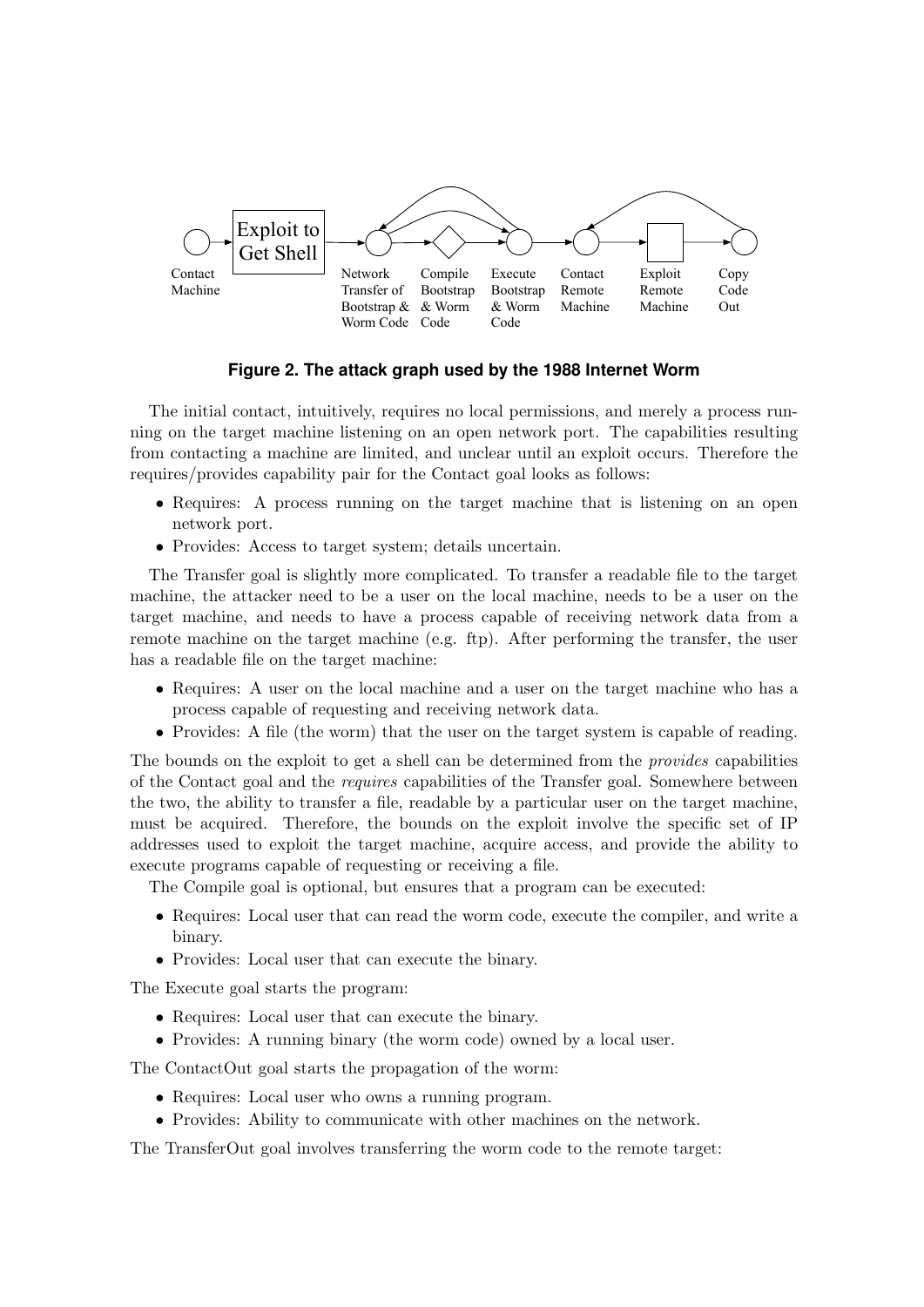- Requires: Shell owned by a local user on the remote target.
- Provides: Nothing (the code was transferred).

The ExploitRemote goal is unknown and is formed by using bounds from the previous and succeeding goals:

- Requires: Ability to communicate with other machines on the network.
- Provides: Shell owned by a local user on the remote target.

We have developed a model that describes the algorithm for extracting the logging information from these requires/provides capability pairs, though the details of the algorithm or an example of walking through it in detail is beyond the scope of this paper. However, the summary of the results of applying such an algorithm is simply a small subset of system calls with a small amount of contextual information relating to user IDs, file paths, and network addresses.

The example that we have shown in this section suggests that an implementation of this should result in forensic data of the efficiency and effectiveness that a forensic analyst would desire, as opposed to current solutions. The results of carrying the application of this forensic model to its conclusion are not yet known, but in the next section, we outline the process that we will use to obtain those results.

# 7: Future Work

Many open questions remain. A key component of validating this model experimentally is to establish a relationship between intruder actions and logged events. As we said earlier, this "translation function" is system-dependent. Ideally, we would like to show that a given set of logged information corresponds to exactly one exploit (or a small set of exploits). Further, the intruder goals should be based upon the policy being violated. Combining a well-defined policy language and the ability to translate between high-level policies and goals and low-level, system-dependent implementation details by using policy discovery [BP06] would ease this task. Another open question is how to augment existing logging systems so that they are robust enough to use with our model.

If a forensic analyst finds evidence of a midpoint of a multistage attack, she can determine from the attack graphs what the possible next (or previous) stages of the attack are, and look for evidence of those stages. For example, if an attack graph has three paths, and the evidence shows that the attacker could be following one of two paths, then only the information required to distinguish between the two paths need be examined. For forensic purposes, we can eliminate all data unique to the third path. This reduces the amount of data that must be analyzed—a serious problem in current forensic analysis. If the detection occurs during the attack (say, using intrusion detection), the logging systems could be reconfigured to record only the information required to distinguish between the two paths. Note that the same intermediate goal may occur on multiple paths. So the analysis needs to isolate (possibly partial) sequences of goals, and gather information to distinguish between different sequences. This suggests using artificial intelligence techniques, especially planning. AI techniques have been used in the past to automate forensic analysis of data, thus reducing the time a forensic expert needs to spend on manual analysis.

Another useful heuristic for reducing the amount of logged data is statistical analysis. Suppose a particular set of paths involves a time interval of 100ms (perhaps a step exploiting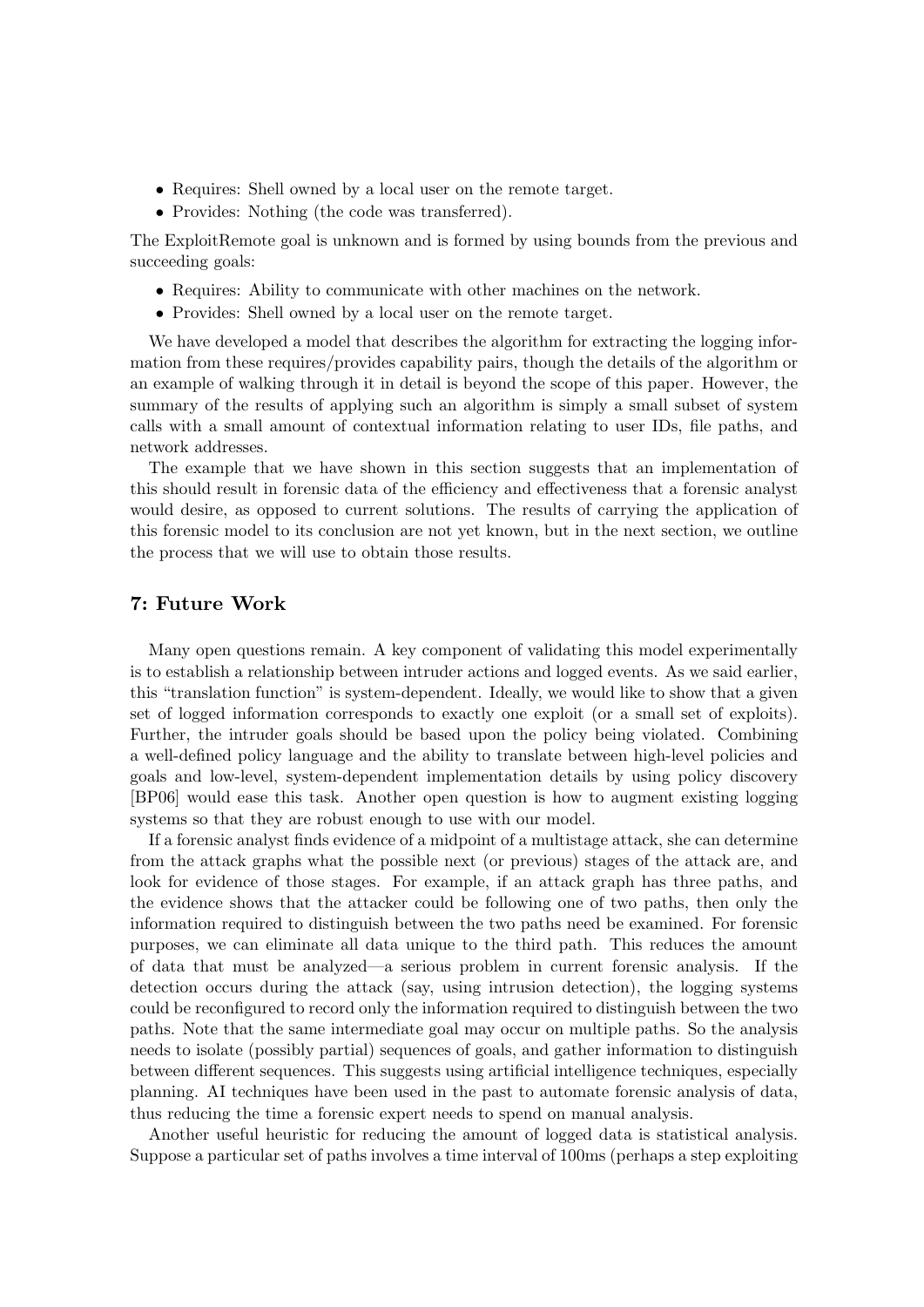a race condition). The attacker is unlikely to wait exactly 100ms between actions. But, statistically, if the actions are separated by 95ms, or 125ms, it is reasonable to assume that the attacker tried to follow a path in that set; if the interval is 350ms or more, other paths are more likely.

Forensics involving concurrent sessions requires information about the (relative) order of events, which this work does not address. This area requires more work.

A unique path identifier (UPI) simplifies associating seemingly different segments of attack trees. A UPI is a tuple that indicates an attacker's position in a tree, associates it with known prior positions, and uniquely identifies all known distinct traversals of a tree. Unfortunately, the markers that appear to be good UPIs are easily changed on most systems. For example, on a UNIX-like system, a user can change their "effective user ID" (EUID), through legitimate means; therefore, the EUID is not a good unique path identifier. But combining the identifiers of different processes that are part of the same attack path may be sufficient. On certain UNIX-like systems, the "audit user ID" (AUID) will not change and so might be a good component of a UPI. The problem is that it disambiguates between users, not paths. Additional information that could be combined to produce a UPI would be the IP address of the machine being logged in from (because this is difficult to change), the process identifier (PID), provided child processes maintain a tie to it, and a unique counter to disambiguate multiple occurrences of the same AUID, IP address, and PID.

Implementing a unique path identifier when the attack begins would allow data related only to the attack to be collected. If an analyst is always able to determine the position of a suspected intruder in the attack graph, then the analyst could collect data about the goals that are bounded, but otherwise unknown. The goals that were already known could simply be "marked" as having occurred. For the purposes of this paper, the data captured from the known goals helps to compensate for the absence of a mechanism to enforce logging a strict relative ordering of events.

# 8: Conclusions

We have presented a set of qualities that we believe that a good forensic model should possess, as well as an overview of our own forensic model that does possess those qualities. We do not believe that the qualities that we have presented for a forensic model are either complete or rigid, but we believe that a model, such as our own, that we have derived from them, should be both more effective and more efficient at logging and auditing.

Our model is a piece in the puzzle that describes a relationship between data needed to analyze and understand events, and the events themselves. We have, therefore, also presented a series of steps outlining future work that we believe will help to determine whether the forensic model is ultimately more efficient and effective than existing solutions.

While current operating systems lack well-structured forensic capabilities, new systems should be capable of fostering effective forensic analysis at minimum cost, and existing systems could be augmented to add those capabilities. We believe that a system using a model based on the qualities that we presented and used for our own forensic model, should be much more successful at both efficiently and effectively performing forensic analysis.